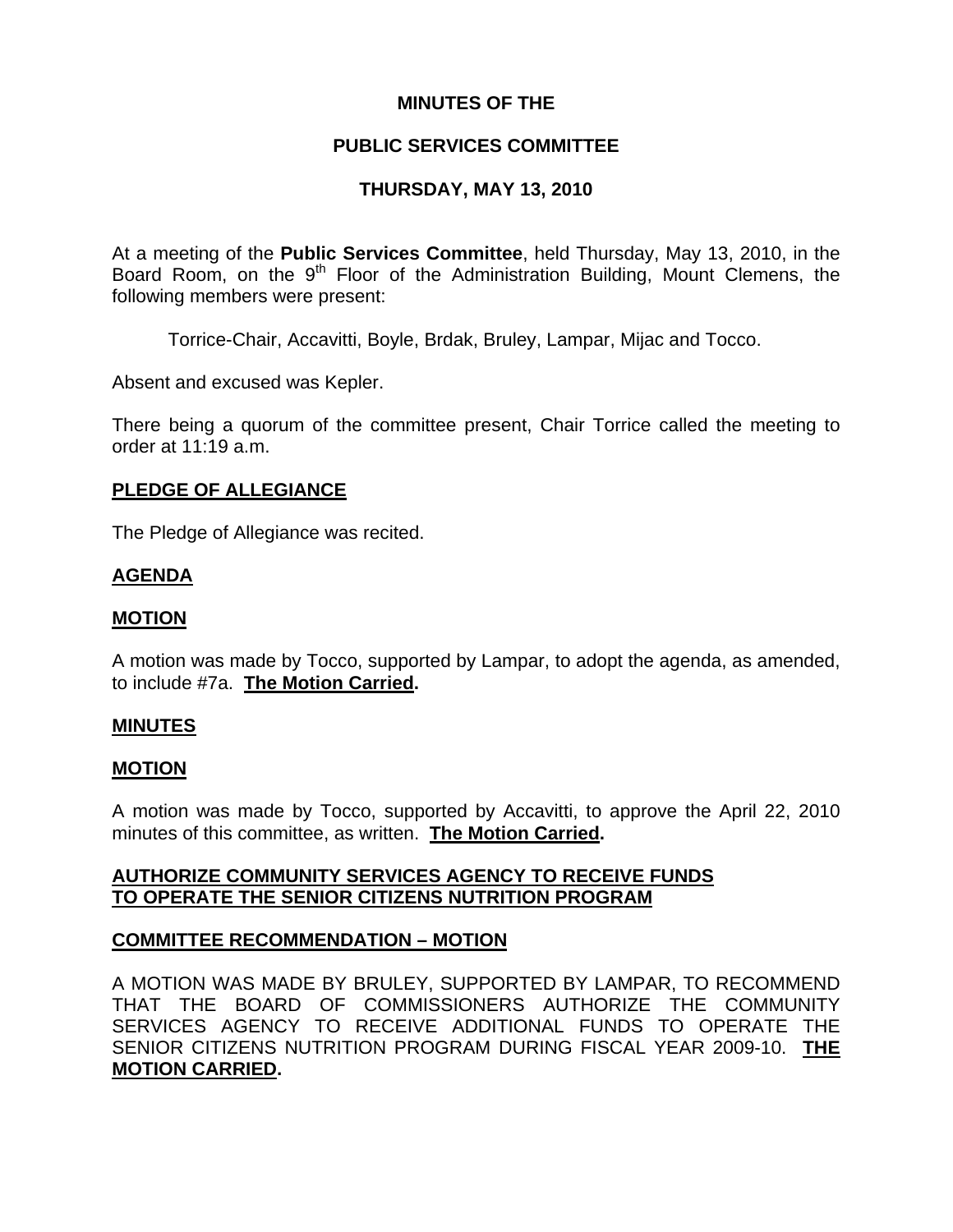# **AUTHORIZE COMMUNITY SERVICES AGENCY TO RECEIVE FUNDS FROM THE FEDERAL EMERGENCY FOOD AND SHELTER PROGRAM THROUGH UNITED WAY**

### **COMMITTEE RECOMMENDATION – MOTION**

A MOTION WAS MADE BY ACCAVITTI, SUPPORTED BY BOYLE, TO RECOMMEND THAT THE BOARD OF COMMISSIONERS AUTHORIZE THE COMMUNITY SERVICES AGENCY TO RECEIVE \$352,836 FROM THE FEDERAL EMERGENCY FOOD AND SHELTER PROGRAM THROUGH UNITED WAY FOR SOUTHEASTERN MICHIGAN. **THE MOTION CARRIED.** 

# **AUTHORIZE COMMUNITY SERVICES AGENCY TO ACCEPT EARLY HEAD START FUNDS**

# **COMMITTEE RECOMMENDATION – MOTION**

A MOTION WAS MADE BY BRULEY, SUPPORTED BY ACCAVITTI, TO RECOMMEND THAT THE BOARD OF COMMISSIONERS AUTHORIZE THE COMMUNITY SERVICES AGENCY TO ACCEPT THE EARLY HEAD START FUNDS FOR 2010-11. **THE MOTION CARRIED.** 

# **STATUS REPORT BY VETERANS SERVICES DEPARTMENT DIRECTOR**

Kermit Harris gave a report.

The following commissioners spoke: Bruley and Accavitti.

### **MOTION**

A motion was made by Boyle, supported by Accavitti, to receive and file the status report provided by the Veterans' Services Department for the month of April. **The Motion Carried.** 

### **STATUS REPORT BY MACOMB COUNTY DEPARTMENT OF HUMAN SERVICES**

Bernell Wiggins, Acting County Director, overviewed his report on the assistance payment cases and applications.

The following commissioner spoke: Lampar.

Gino Gonzales overviewed his report on the social services cases and indicated that they have increased staff to allow them to do a better job in making sure kids are safe.

# **MOTION**

A motion was made by Bruley, supported by Boyle, to receive and file the Caseload Trend Report submitted by the Department of Human Services. **The Motion Carried.**